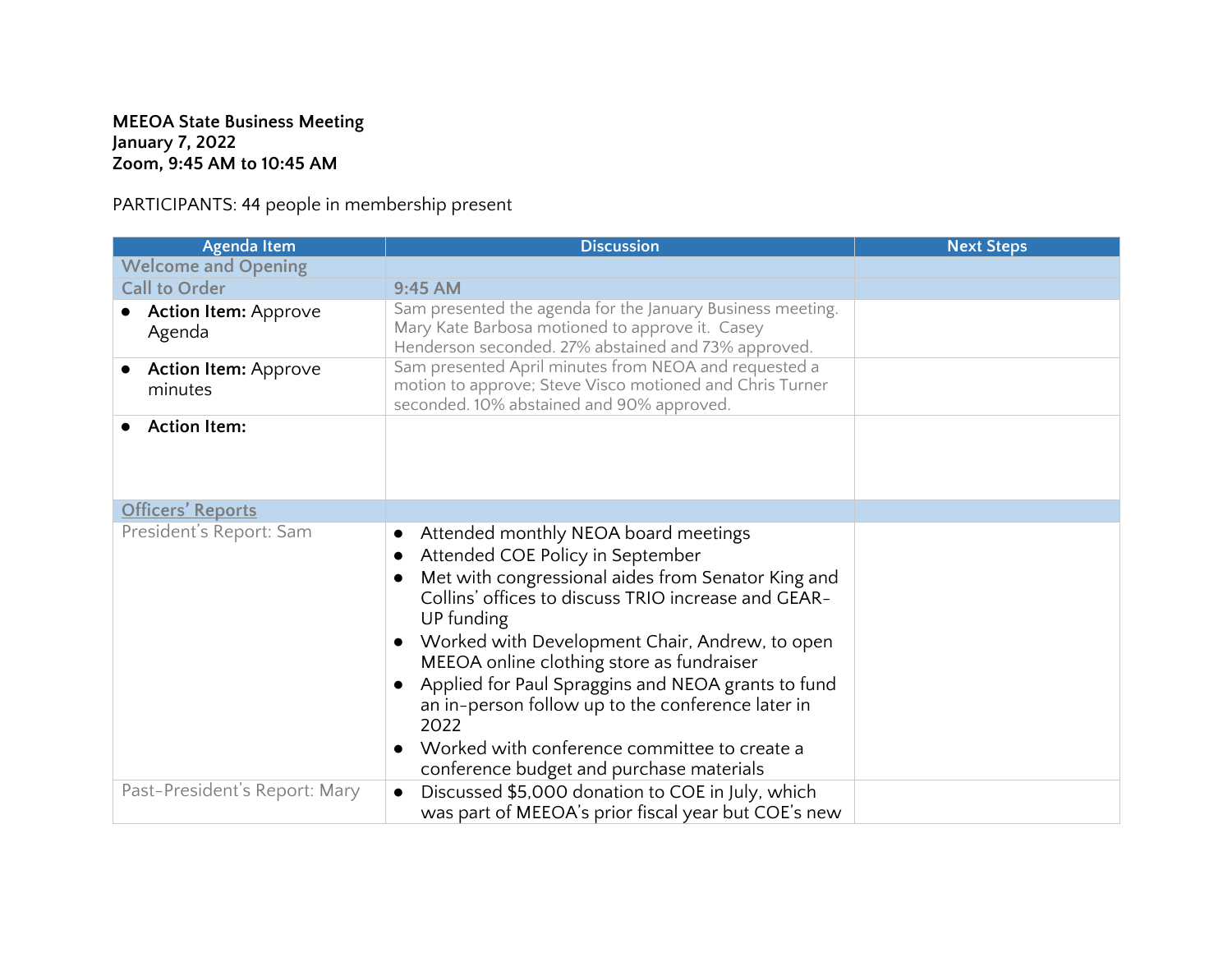|                                     | fiscal year. Funds support advocacy and<br>professional development.<br>Much of the funds raised for MEEOA support<br>sending people to policy, which is not standard<br>practice in other states where grants pay for policy<br>seminar costs.<br>Being the NEOA state liaison has been a positive<br>experience; they're having a hard time getting<br>people involved, so we should encourage people to<br>join. NEOA is working on a strategic plan for the<br>organization, and MEEOA has set the standard for<br>that with recent practices. Note: NEOA 2023 will be<br>in Maine.<br>Many open MEEOA positions this year and next,<br>including president elect and government relations;<br>next year we will need a NEOA conference chair and<br>committee. Terry Charlton willing to be the<br>president elect next year, so we just need someone<br>to fill that role for the rest of this year. |           |
|-------------------------------------|------------------------------------------------------------------------------------------------------------------------------------------------------------------------------------------------------------------------------------------------------------------------------------------------------------------------------------------------------------------------------------------------------------------------------------------------------------------------------------------------------------------------------------------------------------------------------------------------------------------------------------------------------------------------------------------------------------------------------------------------------------------------------------------------------------------------------------------------------------------------------------------------------------|-----------|
| President-Elect's Report:<br>Vacant | Vacant<br>$\bullet$                                                                                                                                                                                                                                                                                                                                                                                                                                                                                                                                                                                                                                                                                                                                                                                                                                                                                        |           |
| Treasurer's Report: Nik             | Last year's income less expenses: \$7113.09 net; not<br>many expenses so we were able to recoup and had<br>a strong year with membership. The goal was to<br>increase individual and program membership and<br>we came in just shy of the goal for programs.<br>Sam requested motion to approve; Mary Kate<br>Barbosa motioned to approve, Steve Visco<br>seconded. 97% approved and 3% abstained from<br>voting.                                                                                                                                                                                                                                                                                                                                                                                                                                                                                          | $\bullet$ |
| Secretary's Report: Alyssa          | Nothing to report<br>$\bullet$                                                                                                                                                                                                                                                                                                                                                                                                                                                                                                                                                                                                                                                                                                                                                                                                                                                                             |           |
| <b>Standing Committee Reports</b>   |                                                                                                                                                                                                                                                                                                                                                                                                                                                                                                                                                                                                                                                                                                                                                                                                                                                                                                            |           |
| Alumni                              | The alumni committee met regularly throughout the<br>$\bullet$<br>year, including Sidney, Rene, Andy, Jill, and Alyssa.                                                                                                                                                                                                                                                                                                                                                                                                                                                                                                                                                                                                                                                                                                                                                                                    | $\bullet$ |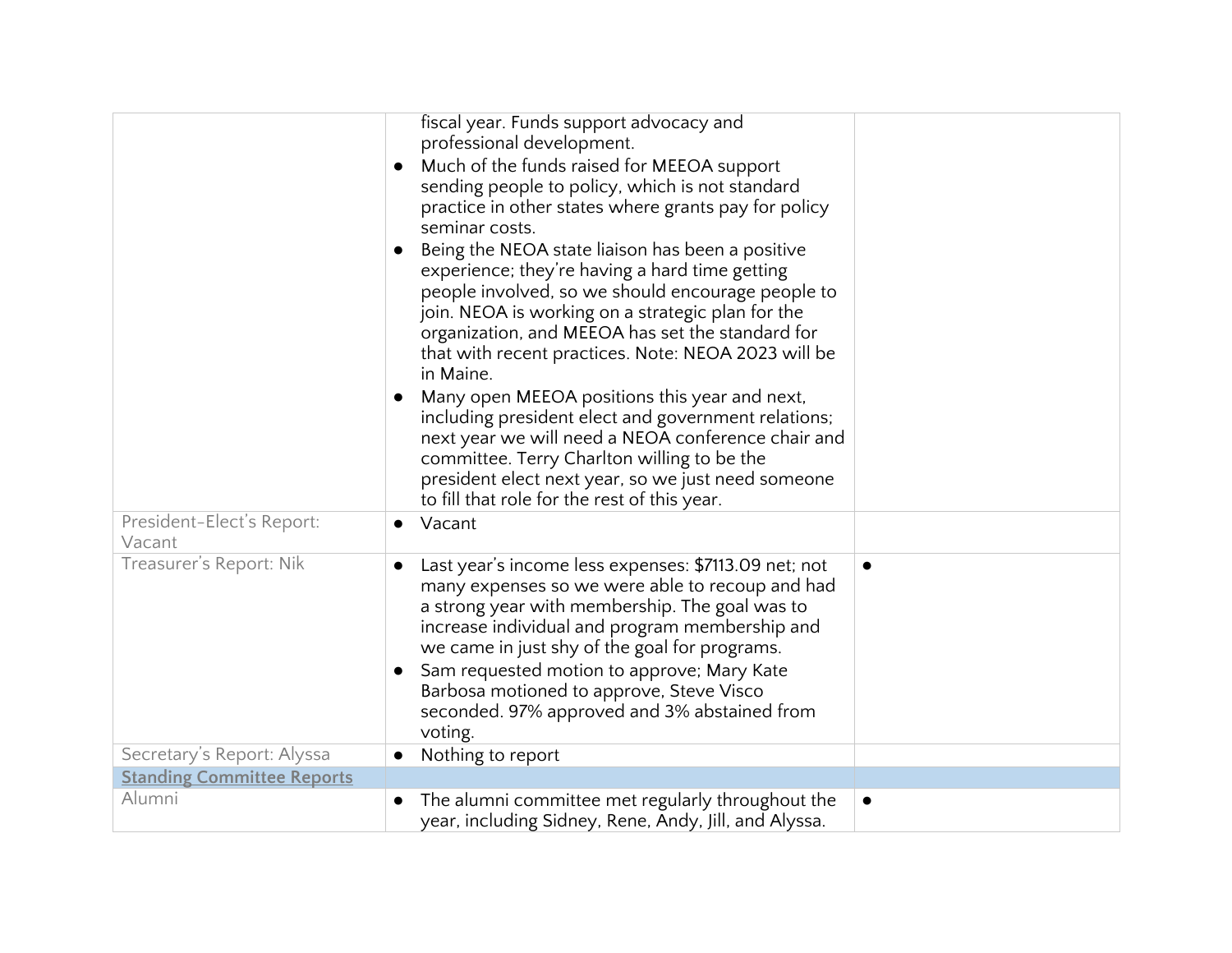|                            | Committee is small but a nice place to get your feet<br>wet so people are encouraged to join.<br>There's an alumni session this afternoon.<br>The alumni engagement race brought in 91 new<br>alumni into the directory. Asked in survey what<br>they'd be interested in joining and many would like<br>various roles. Looking at creating mentoring<br>opportunities and connecting with alumni in COE's<br>list. Will run another engagement race and find other<br>ways to recognize alumni. Strong contenders for the<br>engagement race: UMF UB, UMFJS, UMPI TS, KVCC<br>SSS. Program with highest percentages with 46%<br>was UMPI TS.                                                         |  |
|----------------------------|------------------------------------------------------------------------------------------------------------------------------------------------------------------------------------------------------------------------------------------------------------------------------------------------------------------------------------------------------------------------------------------------------------------------------------------------------------------------------------------------------------------------------------------------------------------------------------------------------------------------------------------------------------------------------------------------------|--|
| Conference: Kelsey & Linda | Thank you to Casey for all of the technology help.<br>Highlight was the Collins video message.<br>Discussed the idea of having more of a conference<br>committee and they're looking for someone to join<br>next year. Kelsey is happy to stay on to help.<br>Final budget will be available soon.                                                                                                                                                                                                                                                                                                                                                                                                   |  |
| Development: Andrew        | Worked with Sam to update sponsorship<br>opportunities; virtual conference has been different<br>from in person, which needed to be considered<br>when pitching to potential sponsors. If back in<br>person, will need to rethink sponsorships. Printed<br>materials and opportunities for sponsors to speak<br>are important.<br>Will try the MEEOA store again with more TRIO<br>themed logos, rather than just MEEOA.<br>Development committee has natural relationship<br>with conference sponsorship, so trying to spend<br>sponsor funds on the conference versus policy,<br>including expenses such as mugs and coffee for<br>coffee break sponsors.<br>\$2400 in sponsorships, \$450 in ads; |  |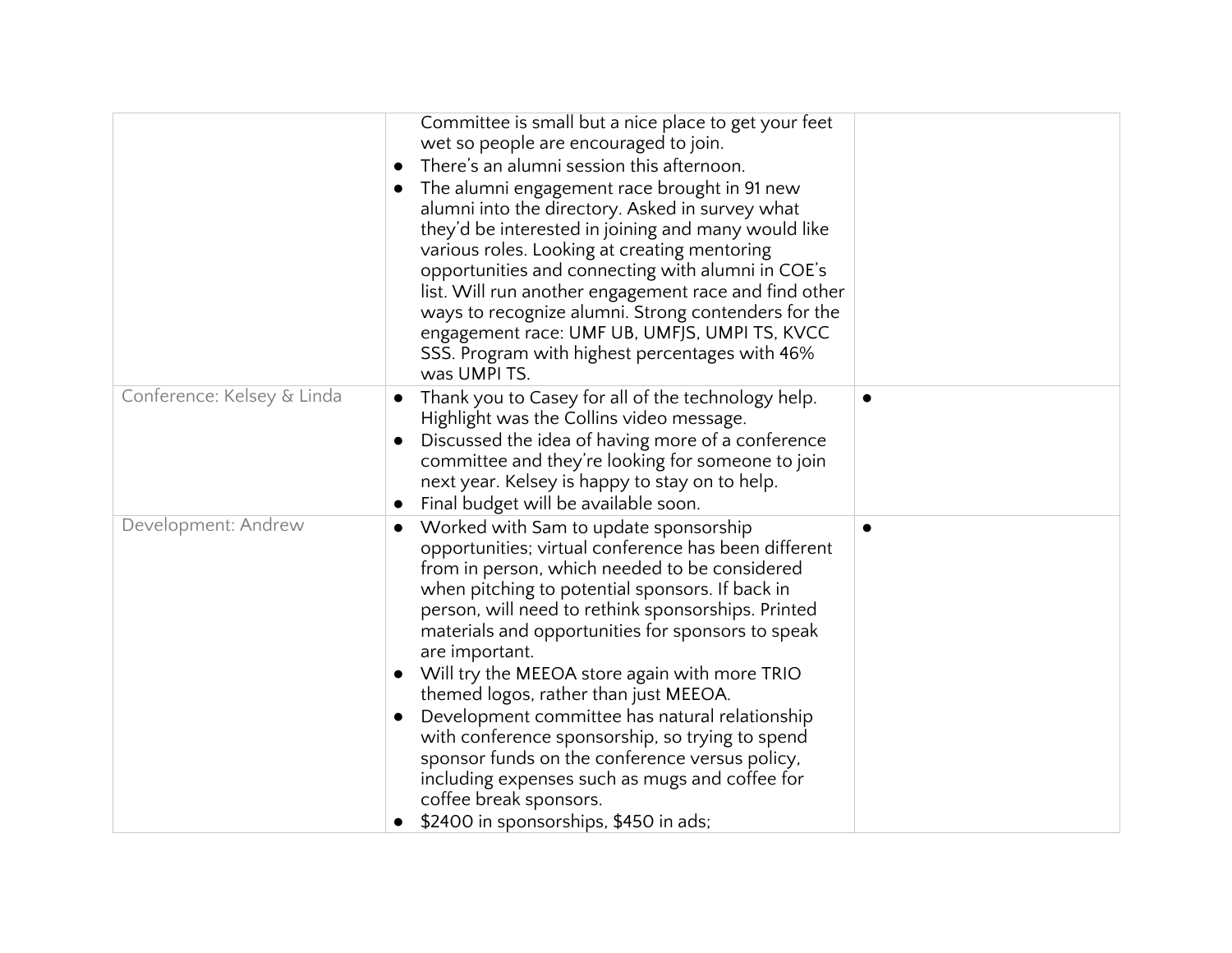|                                     | Trying to think of ways to raise funds to send more<br>alumni to policy                         |  |
|-------------------------------------|-------------------------------------------------------------------------------------------------|--|
|                                     | Encourage people to join if interested in helping;                                              |  |
|                                     | does not have to be just raising money but being                                                |  |
|                                     | creative about developing partnerships.                                                         |  |
| <b>Government Relations: Vacant</b> | Vacant<br>$\bullet$                                                                             |  |
| Membership: Kate                    | 87 renewed individual memberships, 28 unpaid;                                                   |  |
|                                     | 16 program memberships, 1 unpaid                                                                |  |
| Public Relations/ TRIO and          | Interesting year due to shift to virtual, with had some                                         |  |
| <b>GEAR UP Advocacy Day Chair:</b>  | challenges. Events went well, including two                                                     |  |
| Tony                                | conferences.                                                                                    |  |
|                                     | 2021 Advocacy Day was held virtually and highly<br>attended with powerful speakers. State house |  |
|                                     | closed until 2023, so 2022 event will take place                                                |  |
|                                     | virtually on Wednesday, March 16 from 3:30-5:00                                                 |  |
|                                     | PM:                                                                                             |  |
|                                     | This will be Tony's last year serving in this role.                                             |  |
| <b>Ad-Hoc Committee Reports</b>     |                                                                                                 |  |
| Technology: Casey                   | Busy year<br>$\bullet$                                                                          |  |
|                                     | Worked with Terri and the alumni committee to                                                   |  |
|                                     | revamp webpage and database to add options.                                                     |  |
|                                     | Worked with conference committee on registration,<br>website updates, zoom arrangements         |  |
|                                     | Working with Kate to make changes on tracking                                                   |  |
|                                     | membership.                                                                                     |  |
|                                     | Will be working with Tony on Advocacy Day.                                                      |  |
| Leadership Development:             |                                                                                                 |  |
| Factbook: vacant                    | vacant<br>$\bullet$                                                                             |  |
| Fair Share: Steve                   | Last year MEEOA was at 137% of goal for Fair share.                                             |  |
|                                     | This year at 93% currently with TRIO program                                                    |  |
|                                     | membership.                                                                                     |  |
|                                     | Took a lighter touch this year due to newer                                                     |  |
|                                     | professional membership and instead advocated for                                               |  |